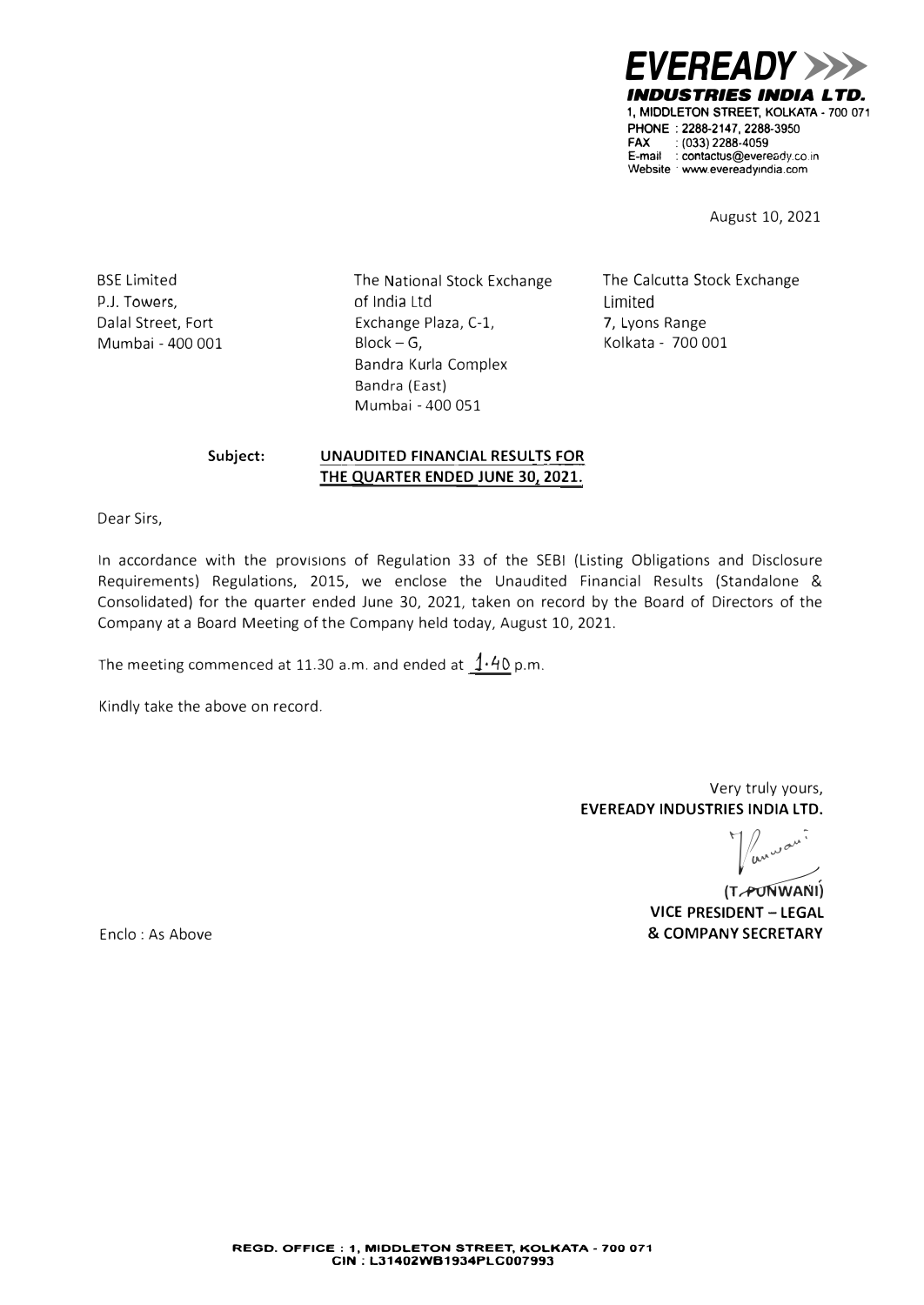# EVEREADY INDUSTRIES INDIA LTD.

Registered Office : 1, Middleton Street, Kolkata - 700 071 CIN: L31402WB1934PLC007993 Tel: 91-33-22883950 Fax: 91-33-24864673 Email: investorrelation@evereadv.co.in Website: www.evereadvindia.com

|                | STATEMENT OF STAND ALONE UNAUDITED FINANCIAL RESULTS FOR THE QUARTER ENDED 30TH JUNE, 2021 |              |              |                   |                          |  |  |  |
|----------------|--------------------------------------------------------------------------------------------|--------------|--------------|-------------------|--------------------------|--|--|--|
|                |                                                                                            | 3 months     | Preceding 3  | Corresponding 3   | ₹ Lakhs<br>Previous year |  |  |  |
|                |                                                                                            | ended        | months ended | months ended in   | ended                    |  |  |  |
|                | Particulars                                                                                | (30/06/2021) | (31/03/2021) | the previous year | (31/03/2021)             |  |  |  |
|                |                                                                                            |              |              | (30/06/2020)      |                          |  |  |  |
|                |                                                                                            | Unaudited    | Audited*     | Unaudited         | Audited                  |  |  |  |
| $\mathbf{1}$   | Income                                                                                     |              |              |                   |                          |  |  |  |
|                | (a) Revenue from operations (Gross)                                                        | 28,213.89    | 27,263.35    | 26,344.53         | 1,24,898.67              |  |  |  |
|                | (b) Other Income                                                                           | 90.57        | (2,983.39)   | 1,168.00          | 418.12                   |  |  |  |
|                | <b>Total Income</b>                                                                        | 28,304.46    | 24,279.96    | 27,512.53         | 1,25,316.79              |  |  |  |
| $\overline{2}$ | <b>Expenses</b>                                                                            |              |              |                   |                          |  |  |  |
|                | (a) Cost of Materials Consumed                                                             | 12,118.41    | 9,509.85     | 6,462.09          | 43,130.16                |  |  |  |
|                | (b) Purchases of Stock-in-Trade                                                            | 4,577.98     | 8,159.69     | 2,910.83          | 26,055.18                |  |  |  |
|                | (c) Changes in Inventories of Finished Goods, Work-in-progress and Stock-in-<br>Trade      | (1,818.24)   | (1,977.17)   | 4,638.88          | (681.02)                 |  |  |  |
|                | (d) Employee Benefit Expense                                                               | 3,489.65     | 3,446.98     | 3,707.75          | 14,262.84                |  |  |  |
|                | (e) Finance costs                                                                          | 1,426.42     | 1,164.09     | 1,399.14          | 5,202.69                 |  |  |  |
|                | (f) Depreciation and amortisation expense                                                  | 680.91       | 651.52       | 695.28            | 2,723.16                 |  |  |  |
|                | (g) Other Expenses                                                                         | 3,942.22     | 4,024.96     | 4,669.36          | 19,659.79                |  |  |  |
|                | <b>Total Expenses</b>                                                                      | 24,417.35    | 24,979.92    | 24,483.33         | 1,10,352.80              |  |  |  |
| 3              | Profit/(Loss) before exceptional items and tax (1-2)                                       | 3,887.11     | (699.96)     | 3.029.20          | 14,963.99                |  |  |  |
| $\overline{4}$ | <b>Exceptional Items</b>                                                                   |              | (62,970.43)  |                   | (62,970.43)              |  |  |  |
| 5              | Profit/(Loss) before Tax (3+4)                                                             | 3,887.11     | (63, 670.39) | 3,029.20          | (48,006.44)              |  |  |  |
| 6              | <b>Tax Expense</b>                                                                         | 767.75       | (19,550.72)  | 667.75            | (17,093.02)              |  |  |  |
|                | (a) Current Income Tax                                                                     | 683.99       | (2,373.35)   | 589.30            | 432.97                   |  |  |  |
|                | (b) Deferred Tax $(i+ii)$                                                                  | 83.76        | (17, 177.37) | 78.45             | (17, 525.99)             |  |  |  |
|                | (i) On other than exceptional items                                                        | 83.76        | (79.70)      | 78.45             | (428.32)                 |  |  |  |
|                | (ii) On exceptional items                                                                  |              | (17,097.67)  |                   | (17,097.67)              |  |  |  |
| 7              | Profit/(Loss) for the period / year (5-6)                                                  | 3,119.36     | (44, 119.67) | 2.361.45          | (30, 913.42)             |  |  |  |
| 8              | Other Comprehensive Income (net of tax)                                                    |              |              |                   |                          |  |  |  |
|                | Items that will not be reclassified to profit or loss                                      |              |              |                   |                          |  |  |  |
|                | a) Remeasurement gain on defined benefit plans                                             | 20.58        | 33.08        | 33.38             | 133.97                   |  |  |  |
|                | b) Income tax related to above                                                             | (3.62)       | (5.43)       | (6.44)            | (23.41)                  |  |  |  |
| 4              | Total Comprehensive Income (7+8)                                                           | 3,136.32     | (44,092.02)  | 2,388.39          | (30, 802.86)             |  |  |  |
|                | 10   Paid up Equity Share Capital Face Value : ₹ 5/- per share.                            | 3,634.36     | 3,634.36     | 3.634.36          | 3.634.36                 |  |  |  |
| 11             | <b>Other Equity</b>                                                                        |              |              |                   | 21,275.40                |  |  |  |
|                | 12 Earnings Per Share (of ₹5/- each)-not annualised                                        |              |              |                   |                          |  |  |  |
|                | (a) Basic                                                                                  | 4.29         | (60.70)      | 3.25              | (42.53)                  |  |  |  |
|                | (b) Diluted                                                                                | 4.29         | (60.70)      | 3.25              | (42.53)                  |  |  |  |



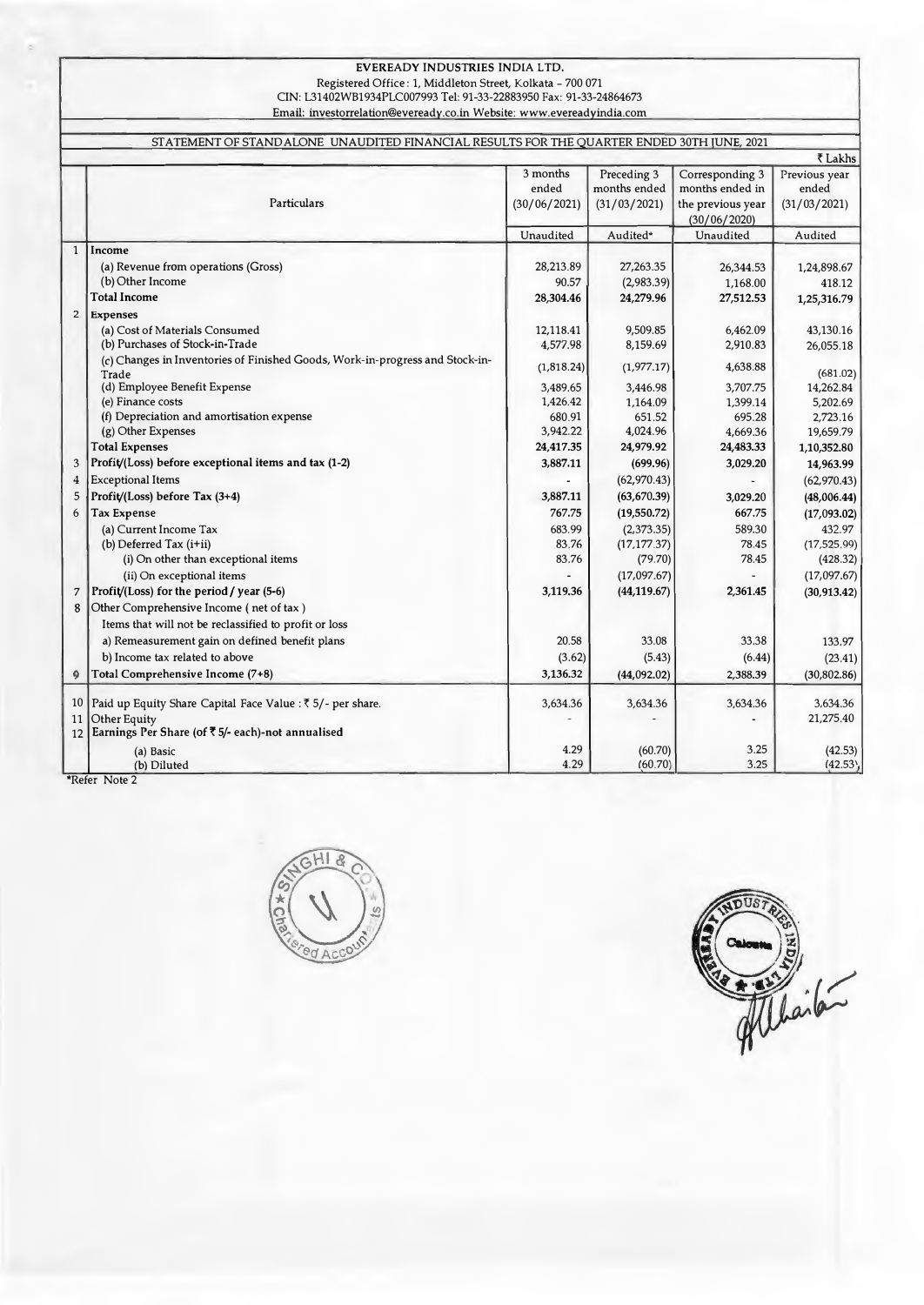## **NOTES:**

- 1. The above results were reviewed by the Audit Committee and approved by the Board of Directors of the Company at its meeting held on August 10, 2021 and subjected to a limited review by the Statutory Auditors of the Company.
- 2. The figures for the quarter ended March 31, 2021 are the balancing figures between the audited figures in respect of full financial year ended March 31, 2021 and the published year-to-date figures up to the 3rd quarter of that financial year.
- 3. The Company is engaged in the business of marketing of dry cell batteries, rechargeable batteries, flashlights, general lighting products, small home appliances and confectioneries which come under a single business segment known as Consumer Goods.
- 4. The Competition Commission of India ("CCI"), issued an Order dated April 19, 2018 concerning contravention of the Competition Act, 2002 (the Act) and imposed a penalty of  $\bar{\tau}$  17,155.00 Lakhs, on the Company. On the Company's appeal against the CCI's said Order, the National Company Law Appellate Tribunal (NCLAT) has granted stay on the said penalty subject to deposit of 10% of the penalty amount with the Registry of the NCLAT, which has since been deposited. The Company has received legal advice that owing to the uncertainty of the future outcome of the litigation, the amount of penalty that would be finally imposed on the Company cannot be reliably estimated at this stage and hence no provision is deemed required to be made.
- 5. The Company has taken into account all the possible impacts of COVID-19 in preparation of these standalone financial statements, including but not limited to its assessment of, liquidity and going concern assumption, the recoverability of property, plant and equipments, receivables, intangible assets, cash and cash equivalents and investments. The Company has carried out this assessment based on available internal and external sources of information upto the date of approval of these financial statements and believes that the impact of COVID-19 is not material to these financial statements and expects to recover the carrying amount of its assets. The Company will continue to monitor future economic conditions and its consequent impact on the business operations, given the uncertain nature of the pandemic.
- 6. The Indian Parliament has approved the Code on Social Security, 2020 which would impact the contributions by the company towards Provident Fund and Gratuity. The Ministry of Labour and Employment has released draft rules for the Code on Social Security, 2020 on November 13, 2020 and has invited suggestions from stakeholders which are under active consideration by the Ministry. The Company will assess the impact, once the subject rules are notified and will give appropriate impact in its financial statements in the period in which, the Code becomes effective and the related rules to determine the financial impact are published.
- 7. Figures of the previous quarters/year have been regrouped/rearranged wherever considered necessary.



EVEREADY INDUSTRIES INDIA LTD

Mario

Amritanshu Khaitan Managing Director

Kolkata August 10, 2021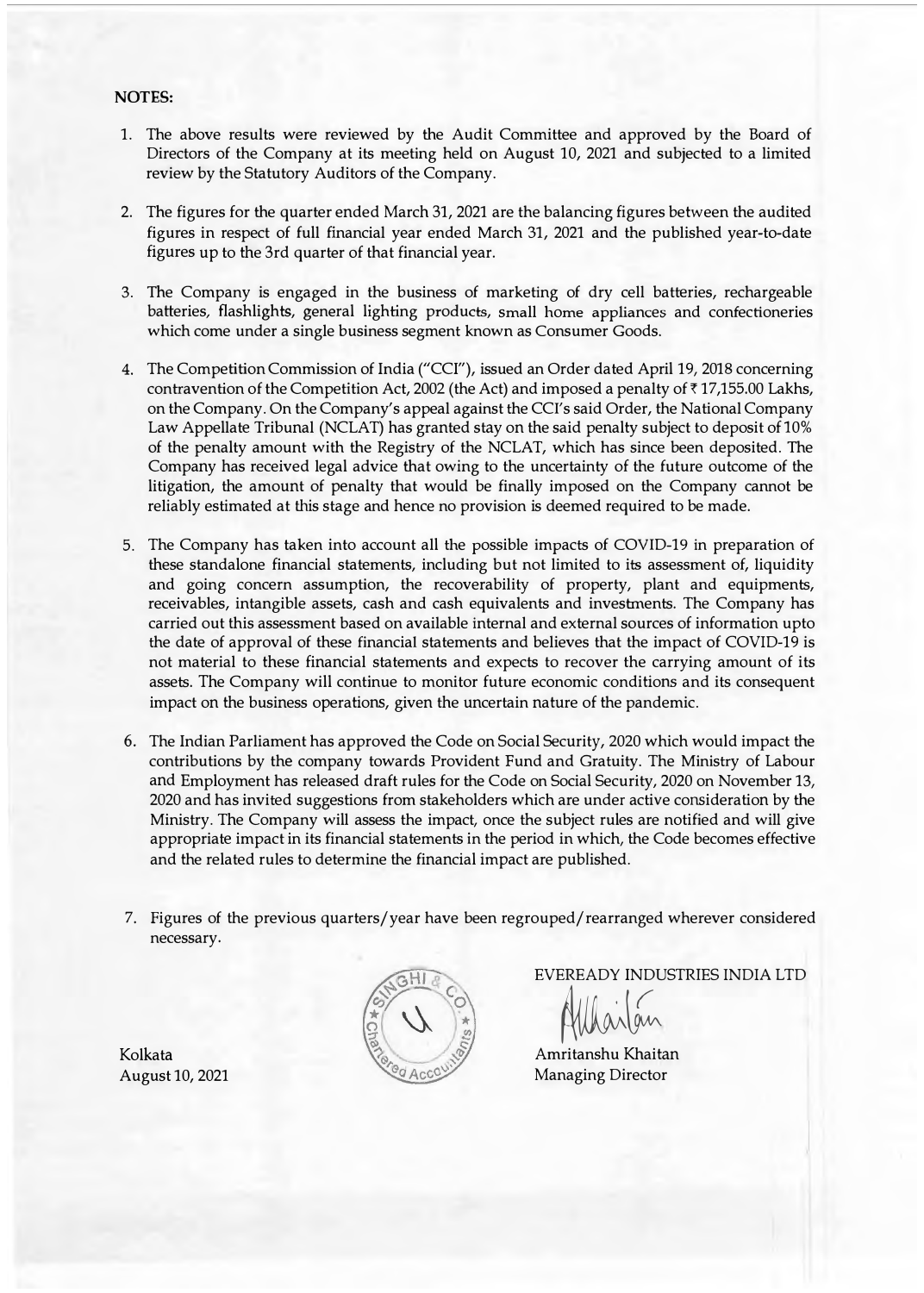# EVEREADY INDUSTRIES INDIA LTD.

#### Registered Office: 1, Middleton Street, Kolkata - 700071 CIN: L31402WB1934PLC007993 Tel: 91-33-22883950 Fax: 91-33-24864673 Email: investorrelation@eveready.co.in Website: www.evereadyindia.com

|              |                                                                                             |                |              |                   | ₹ Lakhs                  |
|--------------|---------------------------------------------------------------------------------------------|----------------|--------------|-------------------|--------------------------|
|              | STATEMENT OF CONSOLIDATED UNAUDITED FINANCIAL RESULTS FOR THE QUARTER ENDED 30TH JUNE, 2021 |                |              |                   |                          |
|              |                                                                                             | 3 months ended | Preceding 3  | Corresponding 3   | Previous year            |
|              |                                                                                             | (30/06/2021)   | months ended | months ended in   | ended                    |
|              | Particulars                                                                                 |                | (31/03/2021) | the previous year | (31/03/2021)             |
|              |                                                                                             |                |              | (30/06/2020)      |                          |
|              |                                                                                             | Unaudited      | Audited*     | Unaudited         | Audited                  |
| $\mathbf{1}$ | Income                                                                                      |                |              |                   |                          |
|              | (a) Revenue from operations (Gross)                                                         | 28,213.89      | 27,263.35    | 26,344.53         | 124,898.67               |
|              | (b) Other Income                                                                            | 90.57          | (2,982.07)   | 1,168.15          | 419.44                   |
|              | <b>Total Income</b>                                                                         | 28,304.46      | 24,281.28    | 27,512.68         | 125,318.11               |
| $\mathbf 2$  | <b>Expenses</b>                                                                             |                |              |                   |                          |
|              | (a) Cost of Materials Consumed                                                              | 12,118.41      | 9,509.85     | 6,462.09          | 43,130.16                |
|              | (b) Purchases of Stock-in-Trade                                                             | 4,577.98       | 8,159.69     | 2,910.83          | 26,055.18                |
|              | (c) Changes in Inventories of Finished Goods, Work-in-progress & Stock-in-Trade             | (1,818.24)     | (1,977.17)   | 4,638.88          | (681.02)                 |
|              | (d) Employee Benefits Expense                                                               | 3,489.65       | 3,446.98     | 3,707.75          | 14,262.84                |
|              | (e) Finance costs                                                                           | 1,427.07       | 1,164.72     | 1,399.54          | 5,203.57                 |
|              | (f) Depreciation and amortisation expense                                                   | 680.91         | 651.52       | 695.28            | 2,723.16                 |
|              | (g) Other Expenses                                                                          | 3,941.65       | 4,025.81     | 4,497.47          | 19,488.97                |
|              | <b>Total Expenses</b>                                                                       | 24,417.43      | 24,981.40    | 24,311.84         | 110,182.86               |
| 3            | Profit/(Loss) before exceptional items, Share of loss of investments and tax (1 - 2)        | 3,887.03       | (700.12)     | 3,200.84          | 15,135.25                |
| 4            | Share of net loss of associates                                                             | (106.34)       | (130.93)     | (34.22)           | (407.46)                 |
| 5            | Profit/(Loss) before exceptional items and tax $(3 + 4)$                                    | 3,780.69       | (831.05)     | 3,166.62          | 14,727.79                |
| 6            | Exceptional items                                                                           |                | (62,970.43)  |                   | (62,970.43)              |
| 7            | Profit/(Loss) before tax $(5+6)$                                                            | 3,780.69       | (63, 801.48) | 3,166.62          | (48, 242.64)             |
| 8            | <b>Tax Expense</b>                                                                          | 767.75         | (19, 548.28) | 667.75            | (17,090.58)              |
|              | (a) Current Income Tax                                                                      | 683.99         | (2,370.91)   | 589.30            | 435.41                   |
|              | (b) Deferred Tax $(i+ii)$                                                                   | 83.76          | (17, 177.37) | 78.45             | (17,525.99)              |
|              | (i) On other than exceptional items                                                         | 83.76          | (79.70)      | 78.45             | (428.32)                 |
|              | (ii) On exceptional items                                                                   |                | (17,097.67)  |                   | (17,097.67)              |
| 9            | Profit/(Loss) for the period / year (7 - 8)                                                 | 3,012.94       | (44, 253.20) | 2,498.87          | (31, 152.06)             |
| 10           | Other Comprehensive Income (net of tax)                                                     |                |              |                   |                          |
|              | i) Items that will not be reclassified subsequently to profit or loss                       |                |              |                   |                          |
|              | a) Remeasurement gain on defined benefit plans                                              | 20.58          | 33.08        | 33.38             | 133.97                   |
|              | b) Income tax related to above                                                              | (3.62)         | (5.43)       | (6.44)            | (23.41)                  |
|              | ii) Exchange differences in translating the financial statements of foreign operations      | 8.46           | (0.70)       | 8.80              | (18.44)                  |
| 11           | Total Comprehensive Income (9+10)                                                           | 3,038.36       | (44, 226.25) | 2,534.61          | (31,059.94)              |
|              |                                                                                             |                |              |                   |                          |
|              | Profit for the year attributable to:                                                        |                |              |                   |                          |
|              | Owners of the Company                                                                       | 3,012.94       | (44, 253.20) | 2,498.87          | (31, 152.06)             |
|              | Non-controlling interest                                                                    |                |              |                   |                          |
|              |                                                                                             | 3,012.94       | (44, 253.20) | 2,498.87          | (31, 152.06)             |
|              | Other Comprehensive Income for the year attributable to:                                    |                |              |                   |                          |
|              | Owners of the Company                                                                       | 25.42          | 26.95        | 35.74             | 92.12                    |
|              | Non-controlling interest                                                                    |                |              |                   | $\overline{\phantom{a}}$ |
|              |                                                                                             | 25.42          | 26.95        | 35.74             | 92.12                    |
|              | Total Comprehensive Income for the year attributable to:                                    |                |              |                   |                          |
|              |                                                                                             | 3,038.36       | (44, 226.25) | 2,534.61          | (31,059.94)              |
|              | Owners of the Company                                                                       |                |              |                   |                          |
|              | Non-controlling interest                                                                    | 3,038.36       | (44, 226.25) | 2,534.61          | (31,059.94)              |
|              |                                                                                             |                |              |                   |                          |
| 12           | Paid up Equity Share Capital Face Value : ₹5/- per share.                                   | 3,634.36       | 3,634.36     | 3,634.36          | 3,634.36                 |
| 13           | Other Equity                                                                                |                |              |                   | 20,857.42                |
| 14           | Earnings Per Share (of ₹5/- each) -not annualised                                           |                |              |                   |                          |
|              | (a) Basic                                                                                   | 4.15           | (60.88)      | 3.44              | (42.86)                  |
|              | (b) Diluted                                                                                 | 4.15           | (60.88)      | 3.44              | (42.86)                  |

• Refer note 2



Alhe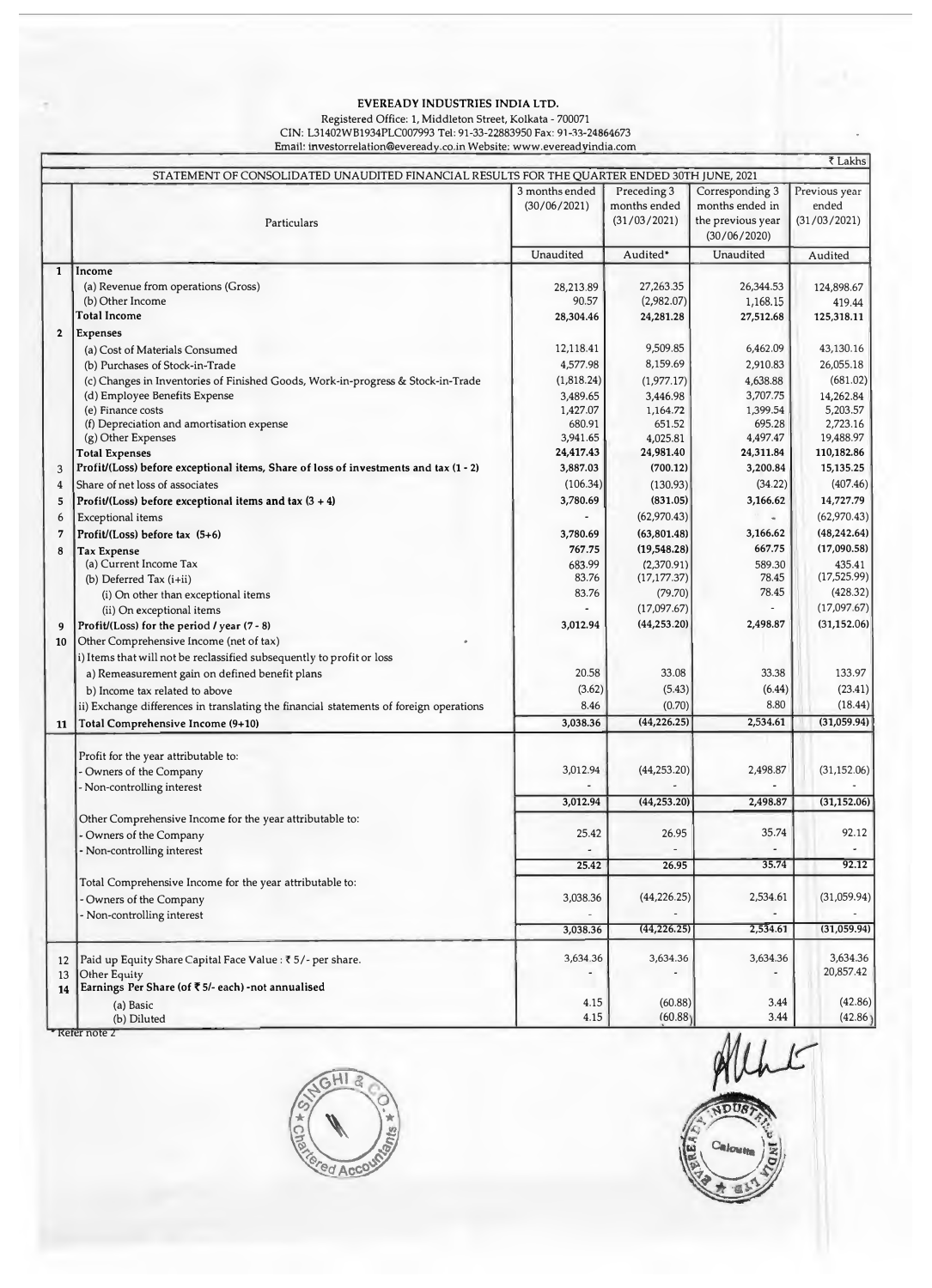# **NOTES:**

- 1. The above results were reviewed by the Audit Committee and approved by the Board of Directors of Eveready Industries India Ltd. (the "Company") at its meeting held on August 10, 2021 and subjected to a limited review by the Statutory Auditors of the Company.
- 2. The figures for the quarter ended March 31, 2021 are the balancing figures between the audited figures in respect of full financial year ended March 31, 2021 and the published year-to-date figures up to the 3rd quarter that financial year.
- 3. The consolidated results of the Group include the results of the Company and its subsidiaries, Greendale India Limited (formerly Litez India Limited), Everspark Hong Kong Private Limited and its associate namely Preferred Consumer Products Pvt. Ltd.
- 4. The consolidated results have been prepared in accordance with the principles and procedures as set out in the Ind AS 110 - "Consolidated Financial Statements" and Ind AS 28- "Investments in Associates and Joint Ventures".
- 5. The Company is engaged in the business of marketing of dry cell batteries, rechargeable batteries, flashlights, general lighting products, small home appliances and confectioneries which come under a single business segment known as Consumer Goods.
- 6. The Competition Commission of India ("CCI"), issued an Order dated April 19, 2018 concerning contravention of the Competition Act, 2002 (the Act) and imposed a penalty of ₹17,155.00 Lakhs, on the Company. On the Company's appeal against the CCl's said Order, the National Company Law Appellate Tribunal (NCLAT) has granted stay on the said penalty subject to deposit of 10% of the penalty amount with the Registry of the NCLAT, which has since been deposited. The Company has received legal advice that owing to the uncertainty of the future outcome of the litigation, the amount of penalty that would be finally imposed on the Company cannot be reliably estimated at this stage and hence no provision is deemed required to be made.
- 7. The Company has taken into account all the possible impacts of COVID-19 in preparation of these standalone financial statements, including but not limited to its assessment of, liquidity and going concern assumption, the recoverability of property, plant and equipments, receivables, intangible assets, cash and cash equivalents and investments. The Company has carried out this assessment based on available internal and external sources of information upto the date of approval of these financial statements and believes that the impact of COVID-19 is not material to these financial statements and expects to recover the carrying amount of its assets. The Company will continue to monitor future economic conditions and its consequent impact on the business operations, given the uncertain nature of the pandemic.
- 8. The Indian Parliament has approved the Code on Social Security, 2020 which would impact the contributions by the company towards Provident Fund and Gratuity. The Ministry of Labour and Employment has released draft rules for the Code on Social Security, 2020 on November 13, 2020 and has invited suggestions from stakeholders which are under active consideration by the Ministry. The Company will assess the impact, once the subject rules are notified and will give appropriate impact in its financial statements in the period in which, the Code becomes effective and the related rules to determine the financial impact are published.



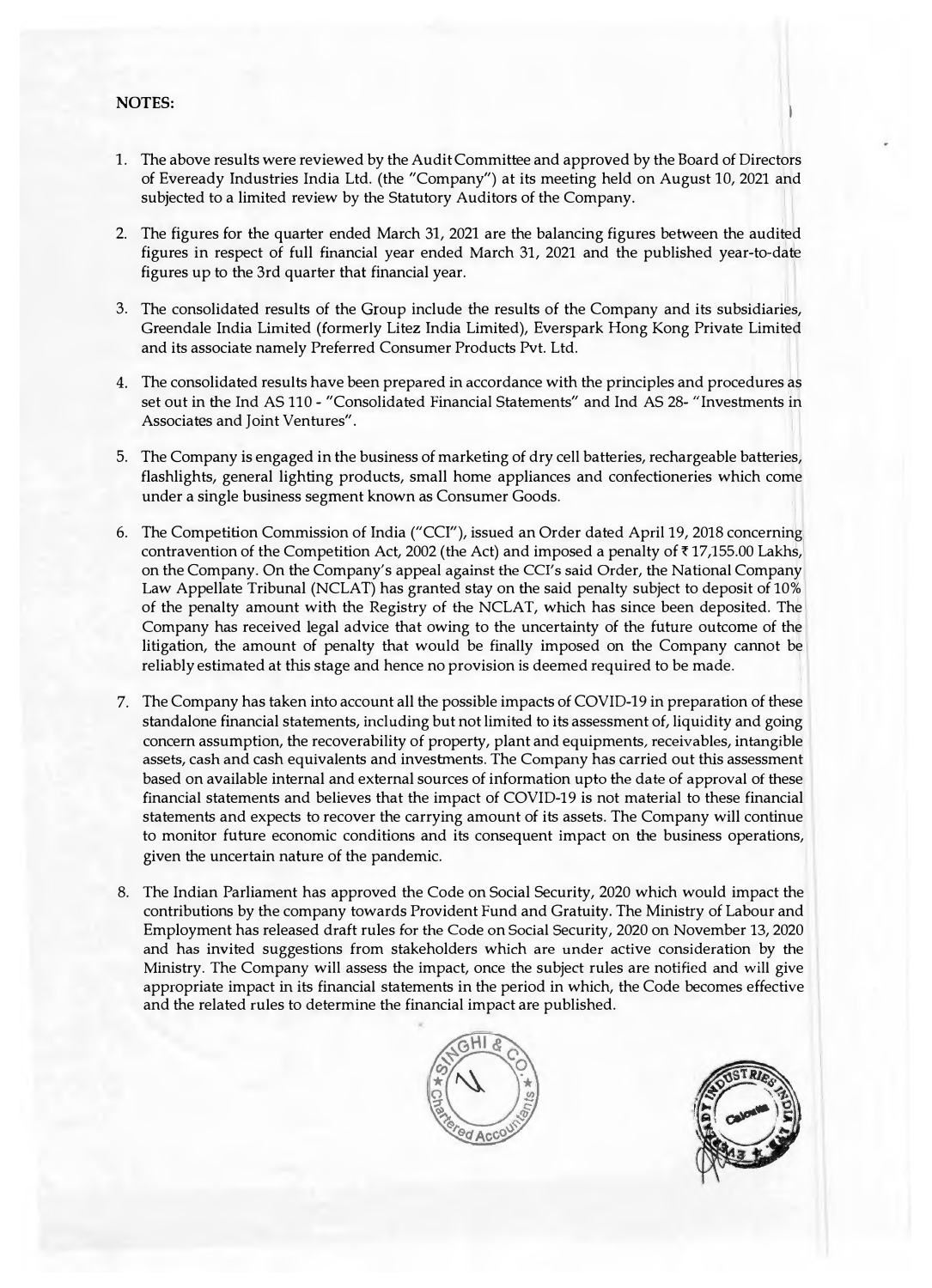9. Figures of the previous quarters/year have been regrouped/rearranged wherever considered necessary.

Kolkata August 10, 2021



EVEREADY INDUSTRIES INDIA LTD

Amritanshu Khaitan Managing Director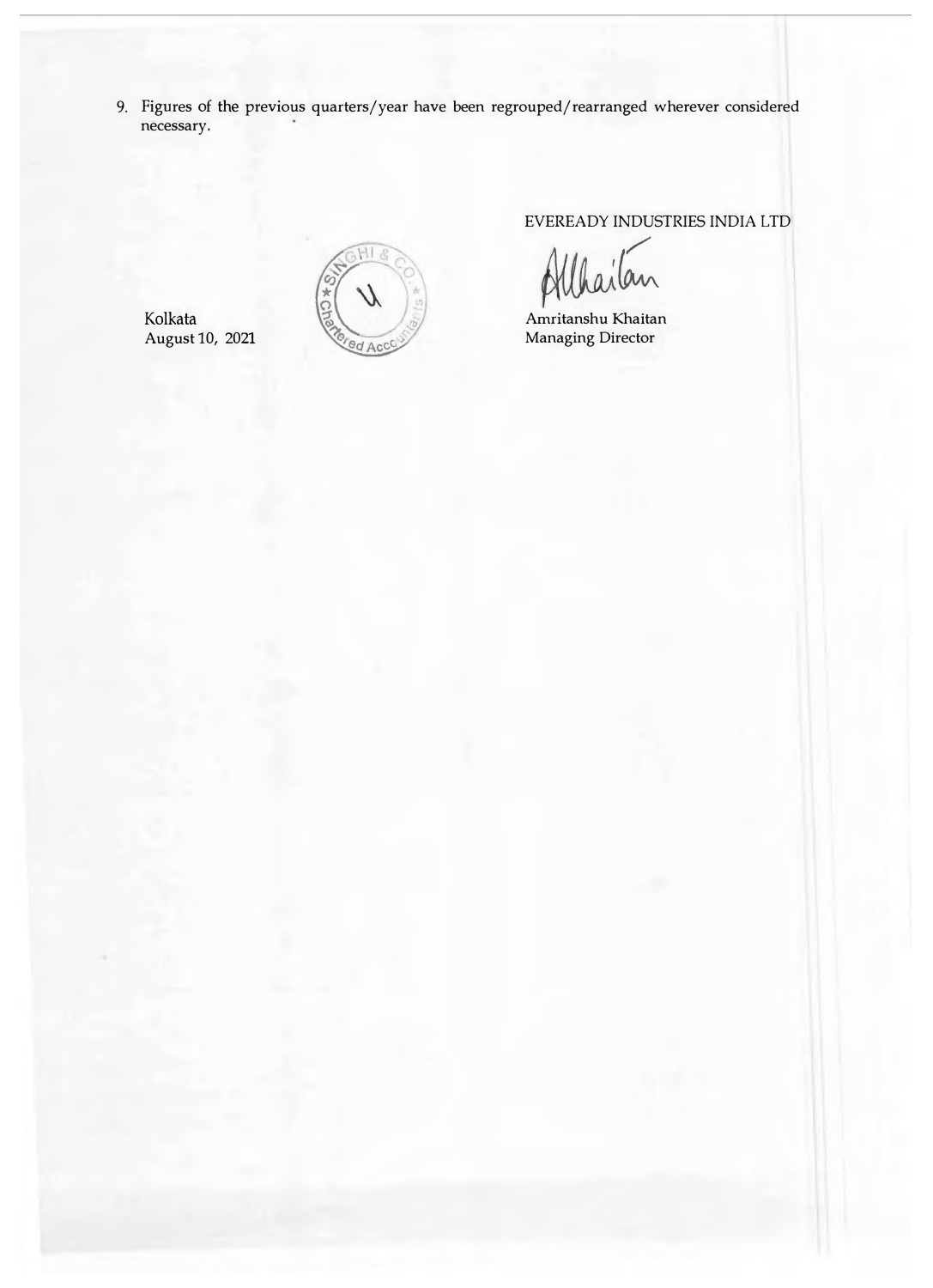*EVEREADY>>> INDUSTRIES INDIA LTD.*  **1, MIDDLETON STREET, KOLKATA • 700 071 PHONE : 2288-2147, 2288-3950 FAX :(033)2288-4059**  E-mail : contactus@eveready.co.in **Website** · **www.evereadyindia.com**

August 10, 2021

BSE Limited P.J. Towers, Dalal Street, Fort Mumbai - 400 001 The National Stock Exchange of India Ltd Exchange Plaza, C·l,  $Block - G$ , Bandra Kurla Complex Bandra (East) Mumbai - 400 051

The Calcutta Stock Exchange Limited 7, Lyons Range Kolkata - 700 001

#### **Subject: LIMITED REVIEW OF UNAUDITED FINANCIAL RESULTS**

Dear Sirs,

In accordance with the provisions of Regulation 33 of the SEBI (Listing Obligations and Disclosure Requirements) Regulations, 2015, we enclose the Limited Review Report of the Auditors of the Company for the quarter ended June 30, 2021.

Kindly take the above on record.

Very truly yours, **EVEREADY INDUSTRIES INDIA LTD.** 

**t...**<br>(T. PUNW<u>ANI)</u>

**VICE PRESIDENT-LEGAL & COMPANY SECRETARY** 

Enclo : As Above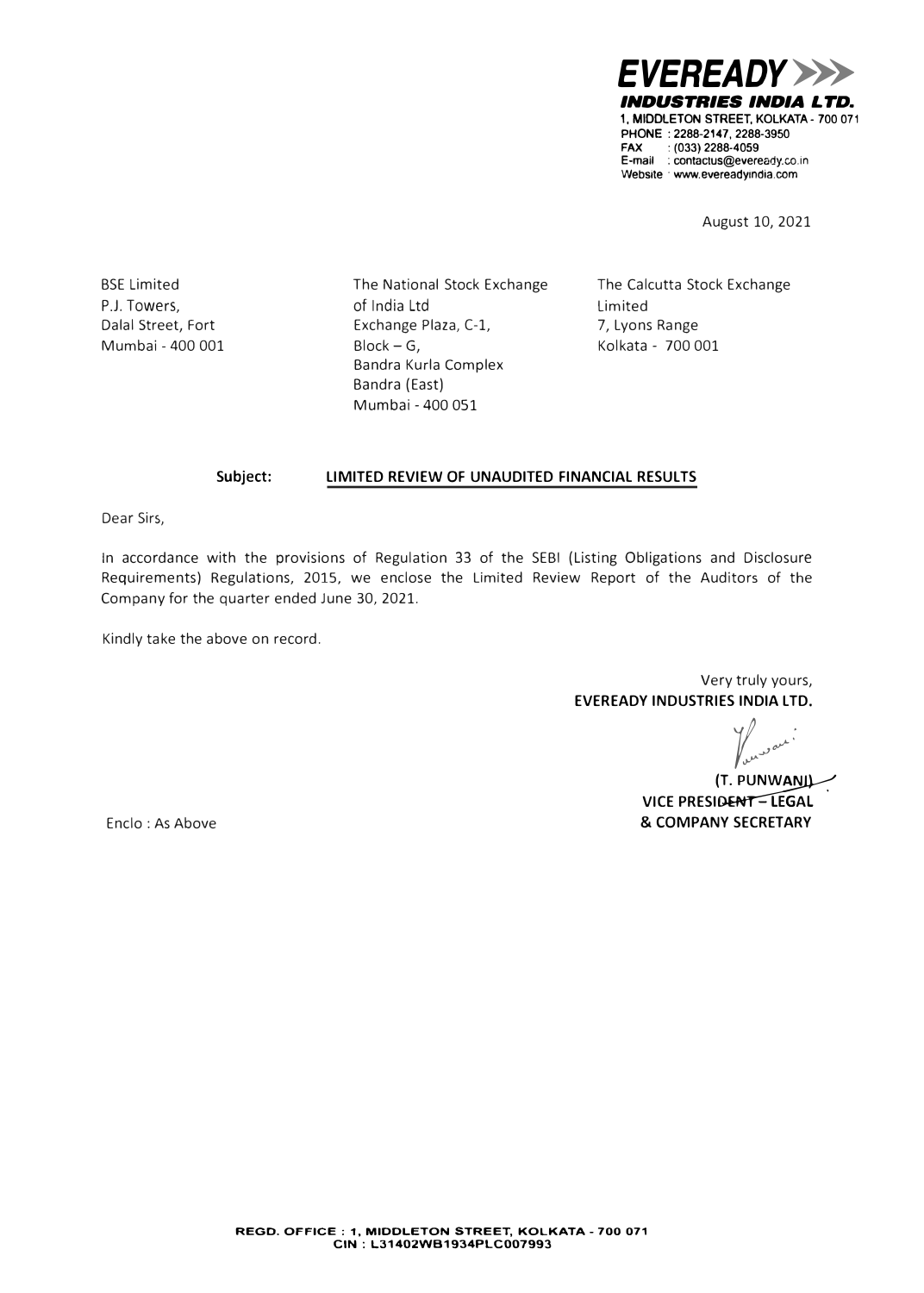

161. Sarat Bose Road Kolkata-700 026, (India) **T** +91(0)33-2419 6000/01/02 E kolkata@singhico.com **www.singhico.com** 

I

I

**Limited Review Report on Quarterly and Year to date Unaudited Standalone Financial Results of Eveready Industries India Limited for pursuant to Regulation 33 of SEBI (Listing Obligation and Disclosure Requirements) Regulations, 2015 as amended.** 

**To, The Board of Directors Eveready Industries India Limited 2, Rainey Park, Kolkata - 700 0019** 

1. We have reviewed the accompanying unaudited standalone financial results of **M/s. Eveready Industries India Limited** ("the Company") for the quarter ended June 30, 2021 together with the notes thereon (herein after referred to as "the Statement") attached herewith. The Statement is being submitted by the Company pursuant to the requirement of Regulation 33 of the SEBI (Listing Obligations and Disclosure Requirements) Regulations, 2015 ("the Regulation") as amended and has been initialled by us for identification purpose.

## **Management's Responsibility for the standalone financial results**

2. This Statement is the responsibility of the Company's Management and approved by the Board of Directors in their meeting held on August 10, 2021, has been prepared in accordance with the recognition and measurement principles laid down in Indian Accounting Standard 34 {Ind AS 34) "Interim Financial Reporting" prescribed under section 133 of the Companies Act, 2013 as amended, read with relevant rules issued thereunder and other accounting principles generally accepted in India. Our responsibility is to express a conclusion on the Statement based on our review.

### **Auditor's Responsibility**

3. We conducted our review of the Statement in accordance with the Standard on Review Engagement (SRE) 2410 *"Review of Interim Financial Information Performed by the Independent Auditor of the Entity",* specified under Section 143(10) of the Companies Act, 2013. This standard requires that we plan and perform the review to obtain moderate assurance as to whether the Statement is free of material misstatement. A review of interim financial information consists of making inquiries, primarily of the Company's personnel responsible for financial and accounting matters, and applying analytical and other review procedures. A review is substantially less in scope than an audit conducted in accordance with Standards on Auditing specified under section 143(10) of the Companies Act, 2013 and consequently does not enable us to obtain assurance that we would become aware of all significant matters that might be identified in an audit. Accordingly, we do not express an audit opinion

## **Conclusion**

4. Based on our review conducted as above, nothing has come to our attention that causes us to believe that the accompanying statement, prepared in accordance with the recognition and measurement principles laid down in the aforesaid Indian Accounting Standard ('Ind AS') specified under section 133 of the Companies Act, 2013 as amended, read with relevant rules issued thereunder and other accounting principles generally accepted in India, has not disclosed the information required to be disclosed in terms of listing Regulations, including the manner in which it is to be disclosed, or that it contains any material misstatement.

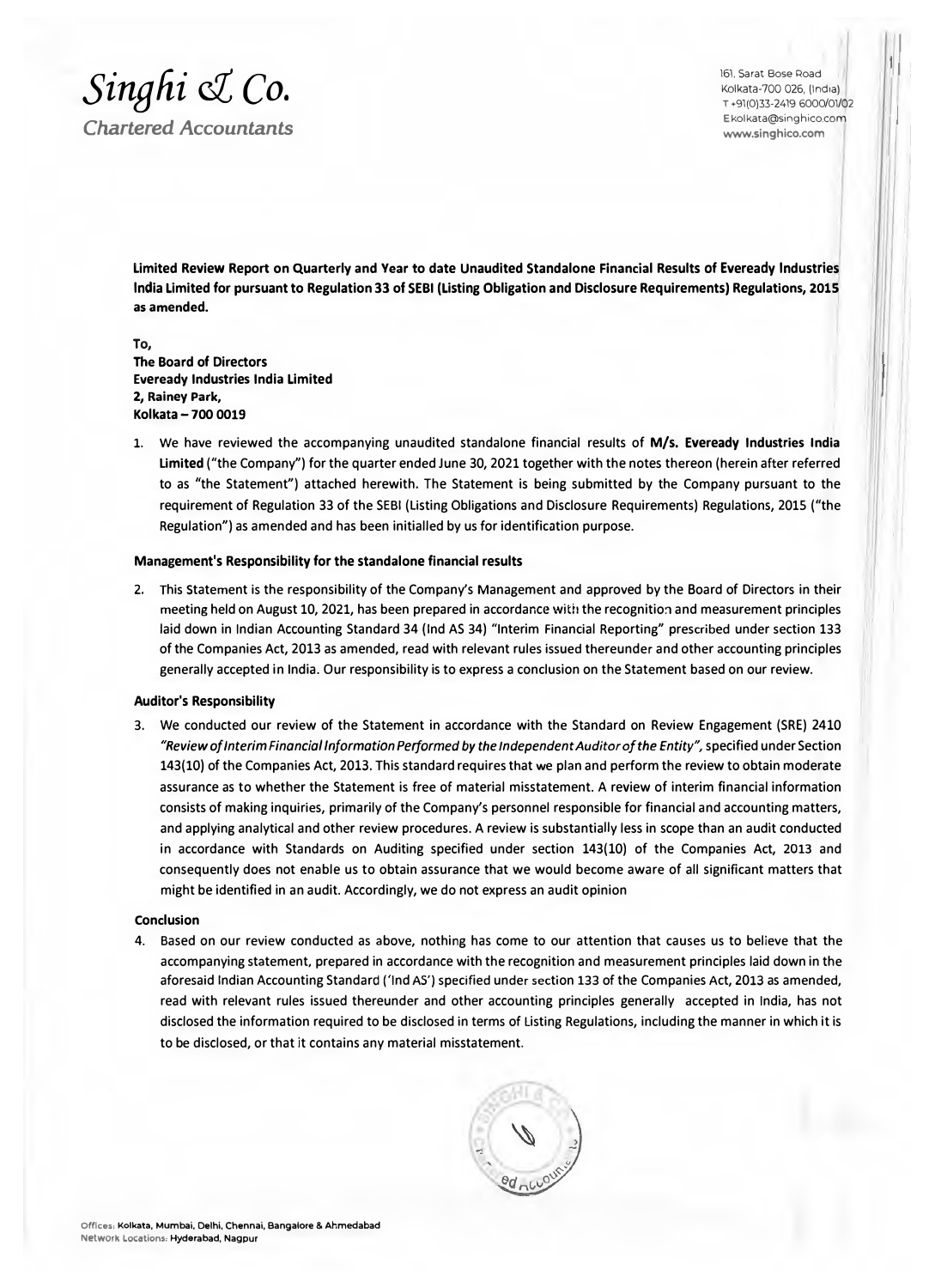

### **We draw attention to the following matters:**

- 5. Note 4 to the Statement regarding penalty of Rs. 17,155 lakhs levied by Competition Commission of India for non-compliance with provision of the Competition Act 2002, against which an appeal has been filed by the Company with the National Company Law Appellate Tribunal, New Delhi. As per legal advice obtained by the Company, the amount of penalty cannot be reliably estimated at this stage owing to the uncertainty of the future outcome of the litigation.
- 6. The figures for the quarter ended March 31, 2021 as reported in the Statement is the balancing figures between audited figures in respect of the full financial year ended on March 31, 2021 and the published year to date figures upto the end of the third quarter ended December 31, 2020. Also, the figures up to the end of the third quarter had only been reviewed by us as required under the Listing Regulations and not subjected to audit.

Our Conclusion is not modified in respect of above matter.

**For Singh! & Co.**  *Chartered Accountants*  Firm Registration No.302049E

 $W_{w-1}$ 

(Navindra Kumar Surana) *Partner*  Membership No. 053816 UDIN: 21053816 AAAAGH9416

**Place:** Kolkata **Date:** August 10, 2021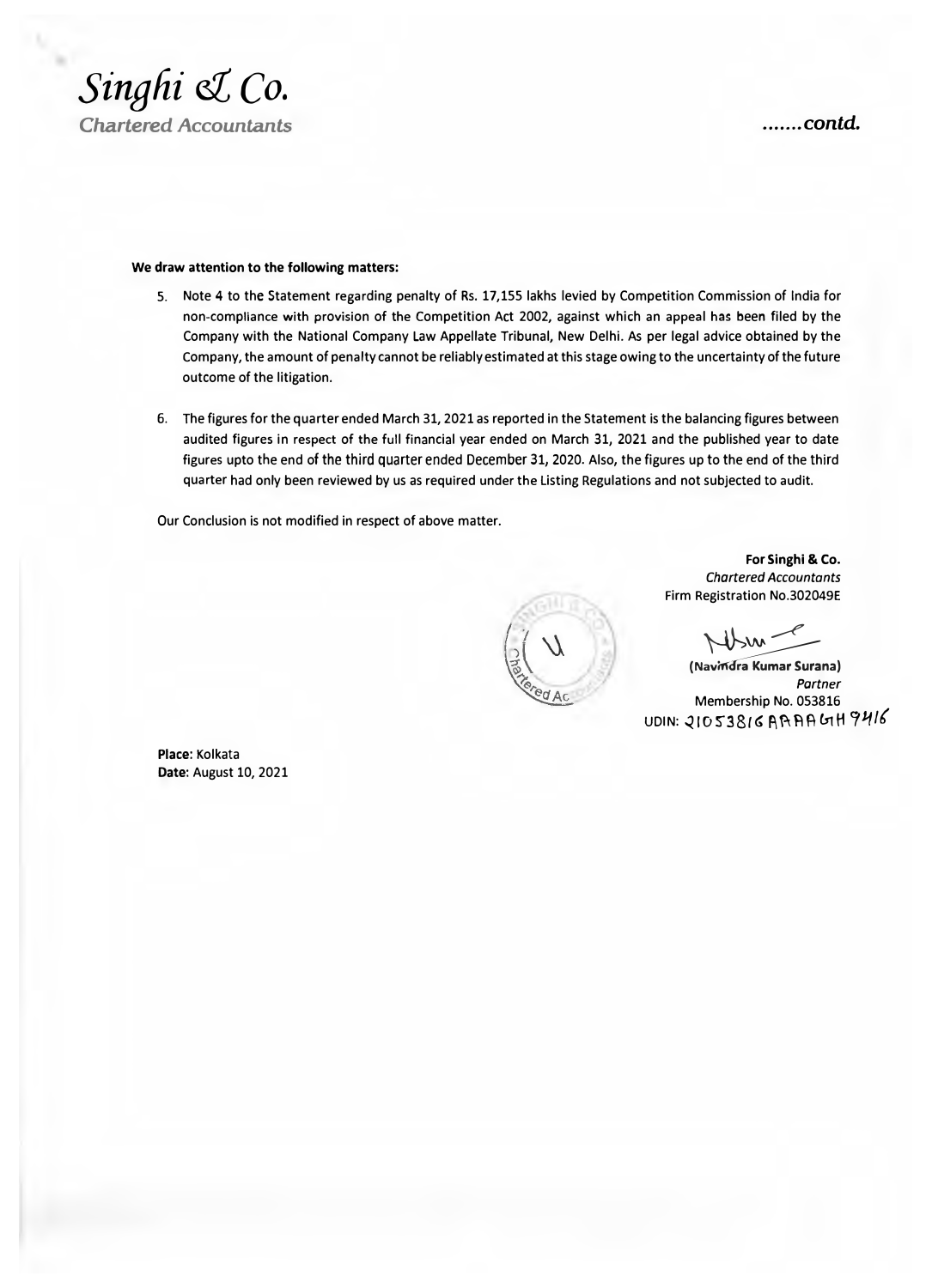

161, Sarat Bose Road Kolkata-700 026, (India) T •91(0)33-2419 6000/01/02 **www.s inghico.com**  Ekolkata@singhico.com

**Limited Review Report on Quarterly and Year to date Unaudited Consolidated Financial Results of Eveready Industries India Limited pursuant to Regulation 33 of SEBI (Listing Obligation and Disclosure Requirements) Regulations, 2015, as amended.** 

**To, The Board of Directors Eveready Industries India Limited 2, Rainey Park, Kolkata - 700 0019** 

1. We have reviewed the accompanying unaudited consolidated financial results of **M/s. Eveready Industries India Limited** (hereinafter referred to as the "Parent Company") and its subsidiaries (the Parent Company and its subsidiaries together referred to as "the Group") and its interest in Associates (refer Paragraph S for the list of subsidiaries and associates included in the Statement) for the quarter ended June 30, 2021 together with the notes thereon (herein after referred to as "the Statement") attached herewith. The Statement is being submitted by the Parent Company pursuant to the requirement of Regulation 33 of SEBI (Listing Obligations and Disclosure Requirements) Regulations, 2015 as amended ("the Regulation") and has been initialed by us for identification purpose.

## **Management's Responsibility for the consolidated financial results**

2. This Statement is the responsibility of the Parent's Management and approved by the Parent's Board of Directors, in their meeting held on August 10, 2021, has been prepared in accordance with the recognition and measurement principles laid down in Indian Accounting Standard 34 (Ind AS 34) "Interim Financial Reporting" prescribed under section 133 of the Companies Act, 2013 as amended, read with relevant rules issued thereunder and other accounting principles generally accepted in India. Our responsibility is to express a conclusion on the Statement based on our review.

#### **Auditor's Responsibility**

3. We conducted our review of the Statement in accordance with the Standard on Review Engagement (SRE) 2410 *"Review of Interim Financial Information Performed by the Independent Auditor of the Entity",* specified under Section 143(10) of the Companies Act, 2013. A review of interim financial information consists of making enquiries primarily of persons responsible for financial and accounting matters and applying analytical and other review procedures. A review of interim financial information consists of making inquiries, primarily of the Company's personnel responsible for financial and accounting matters, and applying analytical and other review procedures. A review is substantially less in scope than an audit conducted in accordance with Standards on Auditing specified under section 143(10) of the Companies Act, 2013 and consequently does not enable us to obtain assurance that we would become aware of all significant matters that might be identified in an audit. Accordingly, we do not express an audit opinion.

We also performed procedures in accordance with the circular issued by the SEBI under Regulation 33 (8) of the SEBI (Listing Obligations and Disclosure Requirements) Regulations, 2015, as amended, to the extent applicable.

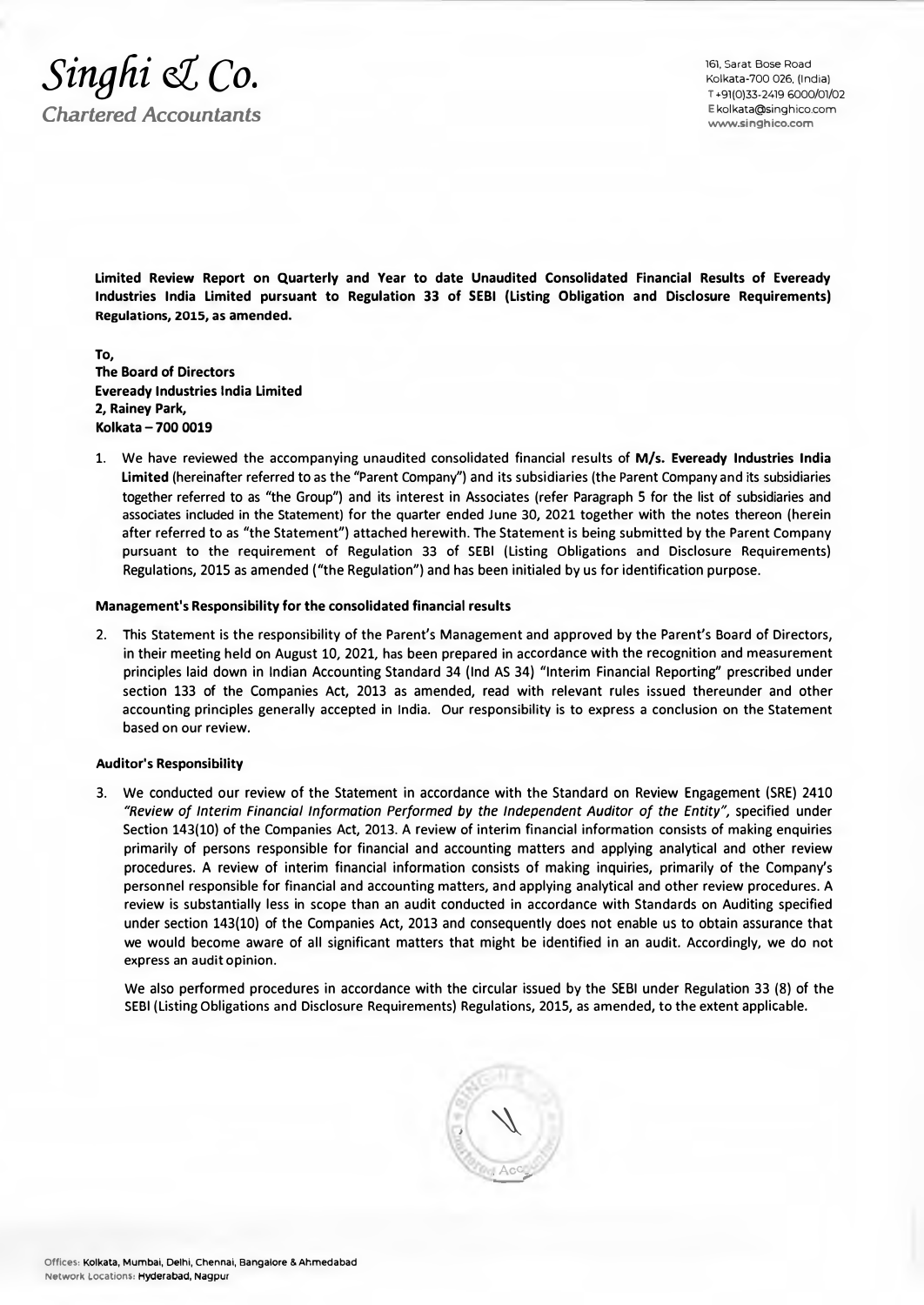

### **Conclusion**

- 4. Based on our review conducted as above, nothing has come to our attention that causes us to believe that the accompanying statement, prepared in accordance with the recognition and measurement principles laid down in the aforesaid Indian Accounting Standard ('Ind AS') specified under section 133 of the Companies Act, 2013 as amended, read with relevant rules issued thereunder and other accounting principles generally accepted in India, has not disclosed the information required to be disclosed in terms of Listing Regulations, including the manner in which it is to be disclosed, or that it contains any material misstatement.
- 5. The Statement includes the financial results of entities given below:

Subsidiary Companies

- a) Greendale India Limited
- b) Everspark Honkong Private Limited

#### Associate

Preferred Consumer Products Private Limited

#### **We draw attention to the following matters:**

- 6. Note 6 to the Statement regarding penalty of Rs. 17,lSS Lakhs levied by Competition Commission of India for noncompliance with provision of the Competition Act 2002, against which an appeal has been filed by the Parent Company with the National Company Law Appellate Tribunal, New Delhi. As per legal advice obtained by the Parent Company, the amount of penalty cannot be reliably estimated at this stage owing to the uncertainty of the future outcome of the litigation.
- 7. We did not review the financial information/financial results of a subsidiary included in the Statement, whose financial information / financial results reflect total revenue (including other income) of Rs. NIL, net profit / (loss) after tax of Rs. (0.08) Lakhs and total comprehensive income of Rs. (0.08) Lakhs (comprising of loss and other comprehensive income) as considered in the unaudited consolidated financial results for the quarter ended June 30, 2021. These financial information/ financial results have not been reviewed by their auditors. The Statement also includes the Group's share of net loss of Rs. 106.34 Lakhs for the period April 01 to June 30, 2021, in respect of one associate, which has not been reviewed by their auditor and whose financial information / financial result have not been reviewed by us. These financial information/ financial results have been prepared under Indian GAAP and certified by the Parent Company's Management. According to the information and explanation given to us by the Parent Company's Management, these financial information / financial results are not material to the Group. Our conclusion on the Statement, in so far as it relates to the amounts and disclosures included in respect of the above subsidiary and associate, is based solely on the financial information / financial results certified by the management and the procedures performed by us as stated in paragraph 3 above.